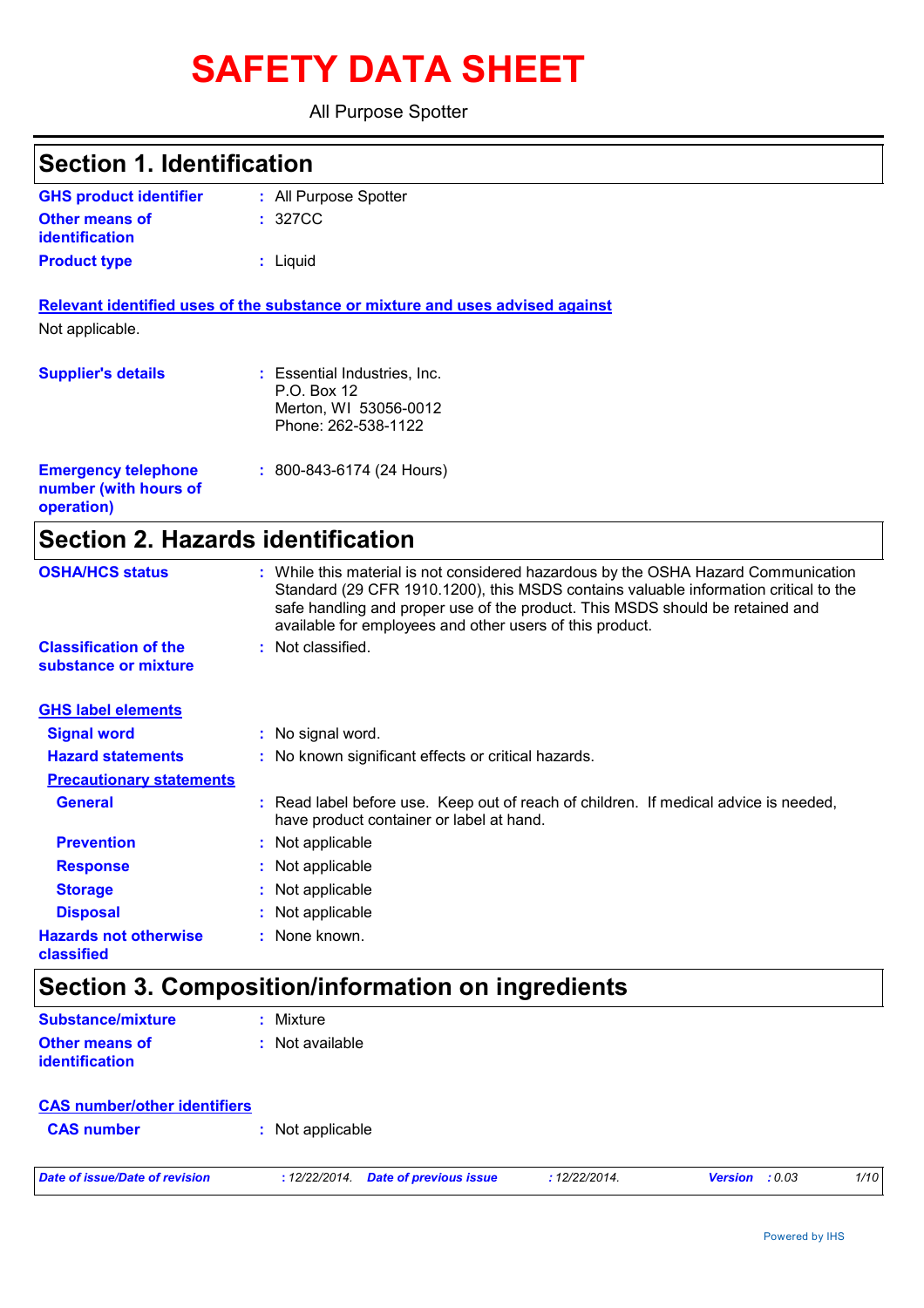## **Section 3. Composition/information on ingredients**

**Product code :** 327CC

| <b>Ingredient name</b> | 70        | <b>CAS number</b> |
|------------------------|-----------|-------------------|
| 2-butoxyethanol        | 10<br>5 - | 111-76-2          |

Any concentration shown as a range is to protect confidentiality or is due to batch variation.

**There are no additional ingredients present which, within the current knowledge of the supplier and in the concentrations applicable, are classified as hazardous to health or the environment and hence require reporting in this section.**

**Occupational exposure limits, if available, are listed in Section 8.**

## **Section 4. First aid measures**

## **Description of necessary first aid measures**

| <b>Eye contact</b>  | : Immediately flush eyes with plenty of water, occasionally lifting the upper and lower<br>eyelids. Check for and remove any contact lenses. Get medical attention if irritation<br>occurs.                                                                                                                                                            |
|---------------------|--------------------------------------------------------------------------------------------------------------------------------------------------------------------------------------------------------------------------------------------------------------------------------------------------------------------------------------------------------|
| <b>Inhalation</b>   | : Remove victim to fresh air and keep at rest in a position comfortable for breathing. Get<br>medical attention if symptoms occur.                                                                                                                                                                                                                     |
| <b>Skin contact</b> | : Flush contaminated skin with plenty of water. Remove contaminated clothing and<br>shoes. Get medical attention if symptoms occur.                                                                                                                                                                                                                    |
| <b>Ingestion</b>    | : Wash out mouth with water. Remove victim to fresh air and keep at rest in a position<br>comfortable for breathing. If material has been swallowed and the exposed person is<br>conscious, give small quantities of water to drink. Do not induce vomiting unless<br>directed to do so by medical personnel. Get medical attention if symptoms occur. |

## **Most important symptoms/effects, acute and delayed**

| <b>Potential acute health effects</b> |                                                                                                                                |
|---------------------------------------|--------------------------------------------------------------------------------------------------------------------------------|
| Eye contact                           | : No known significant effects or critical hazards.                                                                            |
| <b>Inhalation</b>                     | : No known significant effects or critical hazards.                                                                            |
| <b>Skin contact</b>                   | : No known significant effects or critical hazards.                                                                            |
| <b>Ingestion</b>                      | : No known significant effects or critical hazards.                                                                            |
| <b>Over-exposure signs/symptoms</b>   |                                                                                                                                |
| Eye contact                           | : No specific data.                                                                                                            |
| <b>Inhalation</b>                     | : No specific data.                                                                                                            |
| <b>Skin contact</b>                   | : No specific data.                                                                                                            |
| <b>Ingestion</b>                      | : No specific data.                                                                                                            |
|                                       |                                                                                                                                |
|                                       | Indication of immediate medical attention and special treatment needed, if necessary                                           |
| Notes to physician                    | : Treat symptomatically. Contact poison treatment specialist immediately if large<br>quantities have been ingested or inhaled. |
| <b>Specific treatments</b>            | : No specific treatment.                                                                                                       |
| <b>Protection of first-aiders</b>     | : No action shall be taken involving any personal risk or without suitable training.                                           |
|                                       |                                                                                                                                |

### **See toxicological information (Section 11)**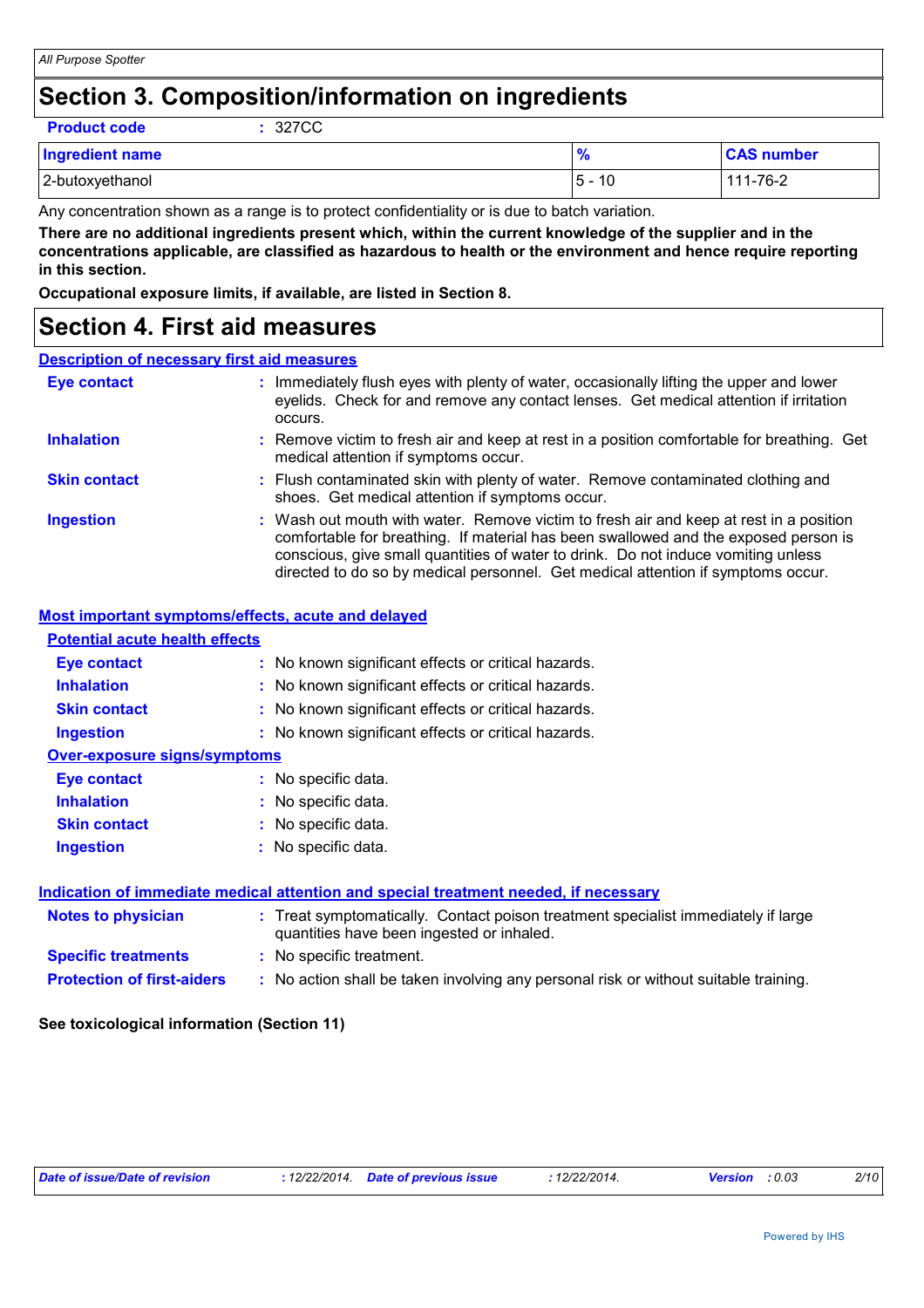# **Section 5. Fire-fighting measures**

| <b>Extinguishing media</b>                               |                                                                                                                                                                                                     |
|----------------------------------------------------------|-----------------------------------------------------------------------------------------------------------------------------------------------------------------------------------------------------|
| <b>Suitable extinguishing</b><br>media                   | : Use an extinguishing agent suitable for the surrounding fire.                                                                                                                                     |
| <b>Unsuitable extinguishing</b><br>media                 | : None known.                                                                                                                                                                                       |
| <b>Specific hazards arising</b><br>from the chemical     | : In a fire or if heated, a pressure increase will occur and the container may burst.                                                                                                               |
| <b>Hazardous thermal</b><br>decomposition products       | Decomposition products may include the following materials:<br>carbon dioxide<br>carbon monoxide<br>sulfur oxides<br>metal oxide/oxides                                                             |
| <b>Special protective actions</b><br>for fire-fighters   | : Promptly isolate the scene by removing all persons from the vicinity of the incident if<br>there is a fire. No action shall be taken involving any personal risk or without suitable<br>training. |
| <b>Special protective</b><br>equipment for fire-fighters | : Fire-fighters should wear appropriate protective equipment and self-contained breathing<br>apparatus (SCBA) with a full face-piece operated in positive pressure mode.                            |

# **Section 6. Accidental release measures**

|                                                       | Personal precautions, protective equipment and emergency procedures                                                                                                                                                                                                                                                                                                                                                                                                                                                                                                                        |  |
|-------------------------------------------------------|--------------------------------------------------------------------------------------------------------------------------------------------------------------------------------------------------------------------------------------------------------------------------------------------------------------------------------------------------------------------------------------------------------------------------------------------------------------------------------------------------------------------------------------------------------------------------------------------|--|
| For non-emergency<br>personnel                        | : No action shall be taken involving any personal risk or without suitable training.<br>Evacuate surrounding areas. Keep unnecessary and unprotected personnel from<br>entering. Do not touch or walk through spilled material. Put on appropriate personal<br>protective equipment.                                                                                                                                                                                                                                                                                                       |  |
|                                                       | For emergency responders : If specialised clothing is required to deal with the spillage, take note of any information<br>in Section 8 on suitable and unsuitable materials. See also the information in "For non-<br>emergency personnel".                                                                                                                                                                                                                                                                                                                                                |  |
| <b>Environmental precautions</b>                      | : Avoid dispersal of spilled material and runoff and contact with soil, waterways, drains<br>and sewers. Inform the relevant authorities if the product has caused environmental<br>pollution (sewers, waterways, soil or air).                                                                                                                                                                                                                                                                                                                                                            |  |
| Methods and materials for containment and cleaning up |                                                                                                                                                                                                                                                                                                                                                                                                                                                                                                                                                                                            |  |
| <b>Small spill</b>                                    | : Stop leak if without risk. Move containers from spill area. Dilute with water and mop up<br>if water-soluble. Alternatively, or if water-insoluble, absorb with an inert dry material and<br>place in an appropriate waste disposal container. Dispose of via a licensed waste<br>disposal contractor.                                                                                                                                                                                                                                                                                   |  |
| <b>Large spill</b>                                    | : Stop leak if without risk. Move containers from spill area. Prevent entry into sewers,<br>water courses, basements or confined areas. Wash spillages into an effluent treatment<br>plant or proceed as follows. Contain and collect spillage with non-combustible,<br>absorbent material e.g. sand, earth, vermiculite or diatomaceous earth and place in<br>container for disposal according to local regulations (see Section 13). Dispose of via a<br>licensed waste disposal contractor. Note: see Section 1 for emergency contact<br>information and Section 13 for waste disposal. |  |

| Date of issue/Date of revision | : 12/22/2014 Date of previous issue | 12/22/2014. | <b>Version</b> : 0.03 | 3/10 |
|--------------------------------|-------------------------------------|-------------|-----------------------|------|
|                                |                                     |             |                       |      |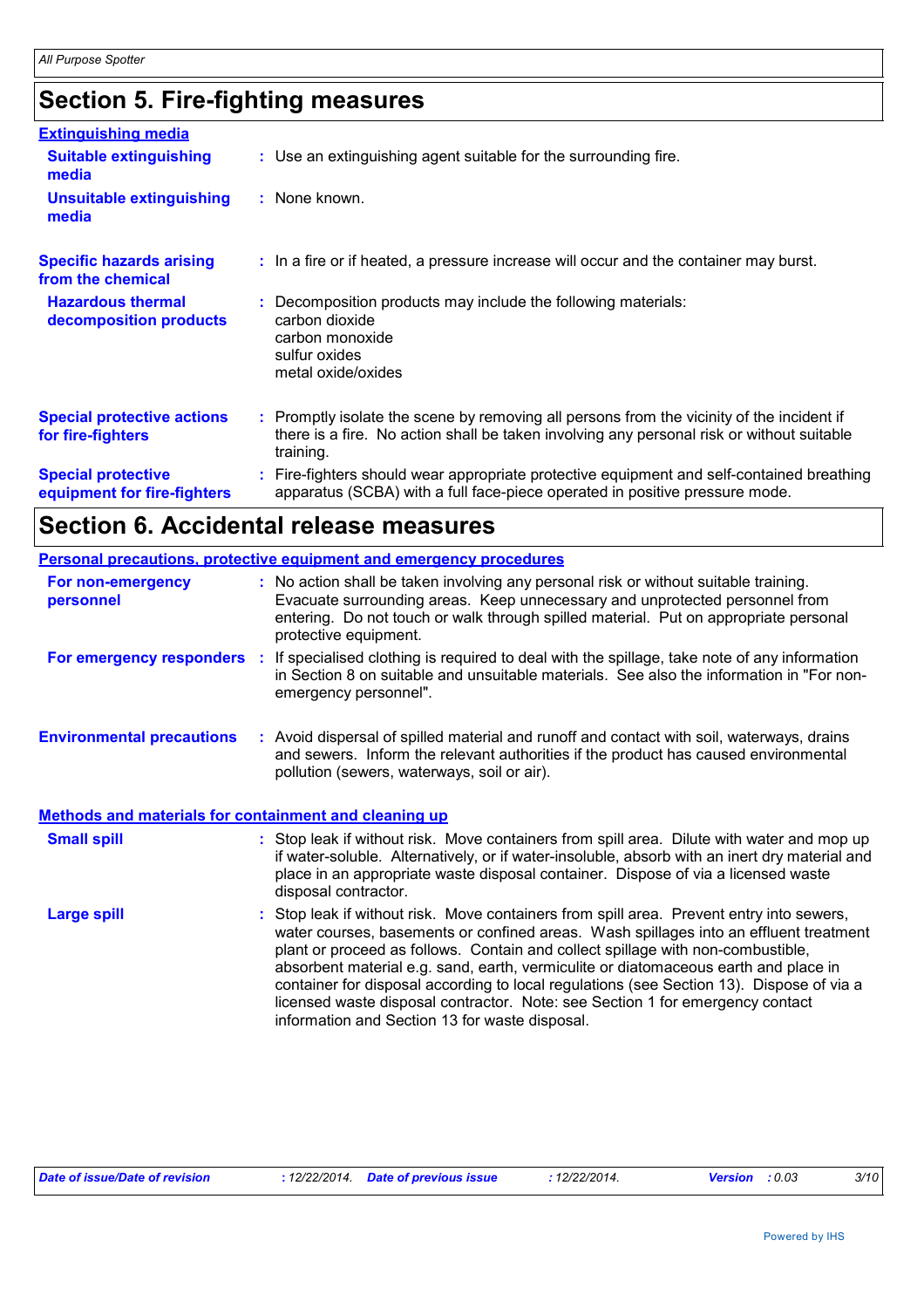# **Section 7. Handling and storage**

| <b>Precautions for safe handling</b>                                             |                                                                                                                                                                                                                                                                                                                                                                                                                                                                                              |
|----------------------------------------------------------------------------------|----------------------------------------------------------------------------------------------------------------------------------------------------------------------------------------------------------------------------------------------------------------------------------------------------------------------------------------------------------------------------------------------------------------------------------------------------------------------------------------------|
| <b>Protective measures</b>                                                       | : Put on appropriate personal protective equipment (see Section 8).                                                                                                                                                                                                                                                                                                                                                                                                                          |
| <b>Advice on general</b><br>occupational hygiene                                 | : Eating, drinking and smoking should be prohibited in areas where this material is<br>handled, stored and processed. Workers should wash hands and face before eating,<br>drinking and smoking. Remove contaminated clothing and protective equipment before<br>entering eating areas. See also Section 8 for additional information on hygiene<br>measures.                                                                                                                                |
| <b>Conditions for safe storage,</b><br>including any<br><b>incompatibilities</b> | : Store in accordance with local regulations. Store in original container protected from<br>direct sunlight in a dry, cool and well-ventilated area, away from incompatible materials<br>and food and drink. Keep container tightly closed and sealed until ready for use.<br>Containers that have been opened must be carefully resealed and kept upright to<br>prevent leakage. Do not store in unlabeled containers. Use appropriate containment to<br>avoid environmental contamination. |

# **Section 8. Exposure controls/personal protection**

## **Control parameters**

## **Occupational exposure limits**

| <b>Ingredient name</b> | <b>Exposure limits</b>                                                                                                                                                                                                                                                                                                                                                                                                                                      |
|------------------------|-------------------------------------------------------------------------------------------------------------------------------------------------------------------------------------------------------------------------------------------------------------------------------------------------------------------------------------------------------------------------------------------------------------------------------------------------------------|
| 2-butoxyethanol        | ACGIH TLV (United States, 6/2013).<br>TWA: 20 ppm 8 hours.<br>OSHA PEL 1989 (United States, 3/1989).<br>Absorbed through skin.<br>TWA: 25 ppm 8 hours.<br>TWA: 120 mg/m <sup>3</sup> 8 hours.<br>NIOSH REL (United States, 10/2013).<br>Absorbed through skin.<br>TWA: 5 ppm 10 hours.<br>TWA: 24 mg/m <sup>3</sup> 10 hours.<br>OSHA PEL (United States, 2/2013).<br>Absorbed through skin.<br>TWA: 50 ppm 8 hours.<br>TWA: 240 mg/m <sup>3</sup> 8 hours. |

| <b>Appropriate engineering</b><br><b>controls</b> |                                                                                                                                                                                                                                                                                                                                 | : Good general ventilation should be sufficient to control worker exposure to airborne<br>contaminants.                                                                                                                                                                                                                                                                                           |  |  |
|---------------------------------------------------|---------------------------------------------------------------------------------------------------------------------------------------------------------------------------------------------------------------------------------------------------------------------------------------------------------------------------------|---------------------------------------------------------------------------------------------------------------------------------------------------------------------------------------------------------------------------------------------------------------------------------------------------------------------------------------------------------------------------------------------------|--|--|
| <b>Environmental exposure</b><br>controls         | : Emissions from ventilation or work process equipment should be checked to ensure<br>they comply with the requirements of environmental protection legislation. In some<br>cases, fume scrubbers, filters or engineering modifications to the process equipment<br>will be necessary to reduce emissions to acceptable levels. |                                                                                                                                                                                                                                                                                                                                                                                                   |  |  |
| <b>Individual protection measures</b>             |                                                                                                                                                                                                                                                                                                                                 |                                                                                                                                                                                                                                                                                                                                                                                                   |  |  |
| <b>Hygiene measures</b>                           |                                                                                                                                                                                                                                                                                                                                 | : Wash hands, forearms and face thoroughly after handling chemical products, before<br>eating, smoking and using the lavatory and at the end of the working period.<br>Appropriate techniques should be used to remove potentially contaminated clothing.<br>Wash contaminated clothing before reusing. Ensure that eyewash stations and safety<br>showers are close to the workstation location. |  |  |
| <b>Eye/face protection</b>                        |                                                                                                                                                                                                                                                                                                                                 | : Safety eyewear complying with an approved standard should be used when a risk<br>assessment indicates this is necessary to avoid exposure to liquid splashes, mists,<br>gases or dusts. If contact is possible, the following protection should be worn, unless<br>the assessment indicates a higher degree of protection: safety glasses with side-<br>shields.                                |  |  |
| Date of issue/Date of revision                    |                                                                                                                                                                                                                                                                                                                                 | <b>Date of previous issue</b><br>: 12/22/2014.<br>: 12/22/2014.<br>: 0.03<br>4/10<br><b>Version</b>                                                                                                                                                                                                                                                                                               |  |  |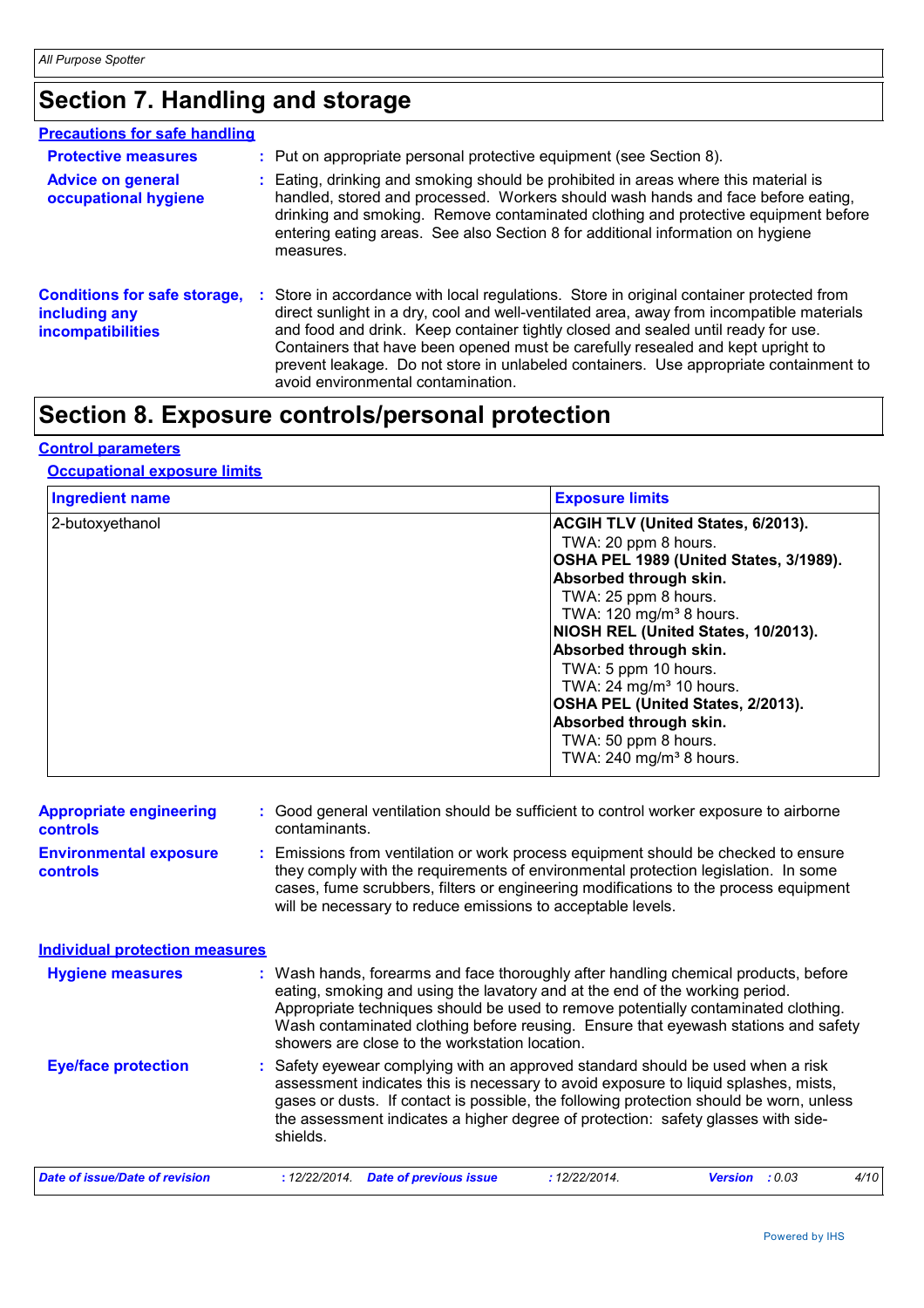# **Section 8. Exposure controls/personal protection**

| <b>Skin protection</b>        |                                                                                                                                                                                                                                                                                                                            |
|-------------------------------|----------------------------------------------------------------------------------------------------------------------------------------------------------------------------------------------------------------------------------------------------------------------------------------------------------------------------|
| <b>Hand protection</b>        | : Chemical-resistant, impervious gloves complying with an approved standard should be<br>worn at all times when handling chemical products if a risk assessment indicates this is<br>necessary.                                                                                                                            |
| <b>Body protection</b>        | : Personal protective equipment for the body should be selected based on the task being<br>performed and the risks involved and should be approved by a specialist before<br>handling this product.                                                                                                                        |
| <b>Other skin protection</b>  | : Appropriate footwear and any additional skin protection measures should be selected<br>based on the task being performed and the risks involved and should be approved by a<br>specialist before handling this product.                                                                                                  |
| <b>Respiratory protection</b> | : Use a properly fitted, air-purifying or air-fed respirator complying with an approved<br>standard if a risk assessment indicates this is necessary. Respirator selection must be<br>based on known or anticipated exposure levels, the hazards of the product and the safe<br>working limits of the selected respirator. |

# **Section 9. Physical and chemical properties**

| <b>Appearance</b>                                 |                                                                                                                                                 |
|---------------------------------------------------|-------------------------------------------------------------------------------------------------------------------------------------------------|
| <b>Physical state</b>                             | $:$ Liquid                                                                                                                                      |
| <b>Color</b>                                      | : Colorless                                                                                                                                     |
| <b>Odor</b>                                       | : Citrus                                                                                                                                        |
| <b>Odor threshold</b>                             | : Not available                                                                                                                                 |
| pH                                                | $: 8.8 \text{ to } 9.4$                                                                                                                         |
| <b>Melting point</b>                              | : $0^{\circ}$ C (32 $^{\circ}$ F)                                                                                                               |
| <b>Boiling point</b>                              | : $100^{\circ}$ C (212 $^{\circ}$ F)                                                                                                            |
| <b>Flash point</b>                                | : Closed cup: >93.334°C (>200°F)                                                                                                                |
| <b>Evaporation rate</b>                           | : Not available                                                                                                                                 |
| <b>Flammability (solid, gas)</b>                  | : Not available                                                                                                                                 |
| Lower and upper explosive<br>(flammable) limits   | : Not available                                                                                                                                 |
| <b>Vapor pressure</b>                             | $:$ <4 kPa (<30 mm Hg) [room temperature]                                                                                                       |
| <b>Vapor density</b>                              | : $<$ 1 [Air = 1]                                                                                                                               |
| <b>Specific gravity</b>                           | $: 1$ g/cm <sup>3</sup>                                                                                                                         |
| <b>Solubility</b>                                 | : Not available                                                                                                                                 |
| <b>Partition coefficient: n-</b><br>octanol/water | : Not available                                                                                                                                 |
| <b>Auto-ignition temperature</b>                  | : Not available                                                                                                                                 |
| <b>Viscosity</b>                                  | : Not available                                                                                                                                 |
| <b>VOC content</b>                                | $: 7.5\%$                                                                                                                                       |
|                                                   | VOCs are calculated following the requirements under 40 CFR, Part 59, Subpart C for Consumer Products and Subpart D for Architectural Coatings. |

# **Section 10. Stability and reactivity**

| <b>Reactivity</b>                                   | : No specific test data related to reactivity available for this product or its ingredients. |               |                   |      |
|-----------------------------------------------------|----------------------------------------------------------------------------------------------|---------------|-------------------|------|
| <b>Chemical stability</b>                           | : The product is stable.                                                                     |               |                   |      |
| <b>Possibility of hazardous</b><br><b>reactions</b> | : Under normal conditions of storage and use, hazardous reactions will not occur.            |               |                   |      |
| Date of issue/Date of revision                      | Date of previous issue<br>: 12/22/2014.                                                      | : 12/22/2014. | : 0.03<br>Version | 5/10 |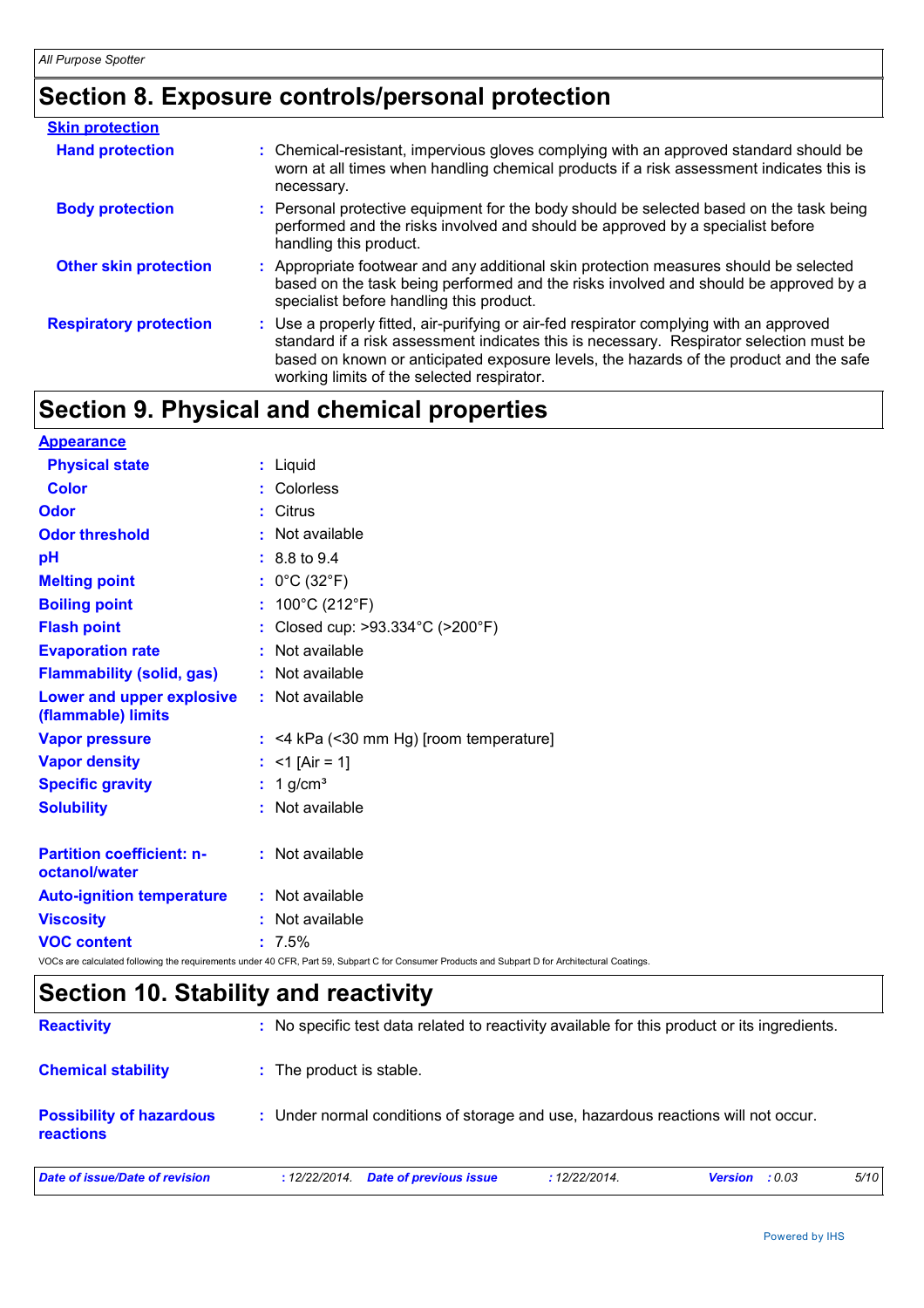## **Section 10. Stability and reactivity**

| <b>Conditions to avoid</b><br>: No specific data. |
|---------------------------------------------------|
|---------------------------------------------------|

#### : No specific data. **Incompatible materials :**

**Hazardous decomposition products** Under normal conditions of storage and use, hazardous decomposition products should **:** not be produced.

## **Section 11. Toxicological information**

## **Information on toxicological effects**

#### **Acute toxicity**

| <b>Product/ingredient name</b> | Result                   | <b>Species</b> | <b>Dose</b>               | <b>Exposure</b> |
|--------------------------------|--------------------------|----------------|---------------------------|-----------------|
| 2-butoxyethanol                | LD50 Dermal<br>LD50 Oral | Rat<br>Rat     | -2000 mg/kg<br>1300 mg/kg |                 |

### **Irritation/Corrosion**

| <b>Product/ingredient name</b> | <b>Result</b>            | <b>Species</b> | <b>Score</b> | <b>Exposure</b>                   | <b>Observation</b>       |
|--------------------------------|--------------------------|----------------|--------------|-----------------------------------|--------------------------|
| 2-butoxyethanol                | Eyes - Moderate irritant | Rabbit         |              | <b>24 hours 100</b><br>milligrams | $\overline{\phantom{0}}$ |
|                                | Eyes - Severe irritant   | Rabbit         |              | 100<br>milligrams                 |                          |
|                                | Skin - Mild irritant     | Rabbit         |              | 500<br>milligrams                 |                          |

## **Sensitization**

Not available.

## **Mutagenicity**

Not available.

### **Carcinogenicity**

Not available.

### **Classification**

| <b>Product/ingredient name</b> | <b>OSHA</b> | <b>IARC</b> | <b>NTP</b> |
|--------------------------------|-------------|-------------|------------|
| 2-butoxyethanol                |             |             |            |

### **Reproductive toxicity**

Not available.

## **Teratogenicity**

Not available.

## **Specific target organ toxicity (single exposure)**

Not available.

## **Specific target organ toxicity (repeated exposure)**

Not available.

## **Aspiration hazard**

Not available.

| Date of issue/Date of revision | : 12/22/2014. Date of previous issue | 12/22/2014. | <b>Version</b> : 0.03 | 6/10 |
|--------------------------------|--------------------------------------|-------------|-----------------------|------|
|--------------------------------|--------------------------------------|-------------|-----------------------|------|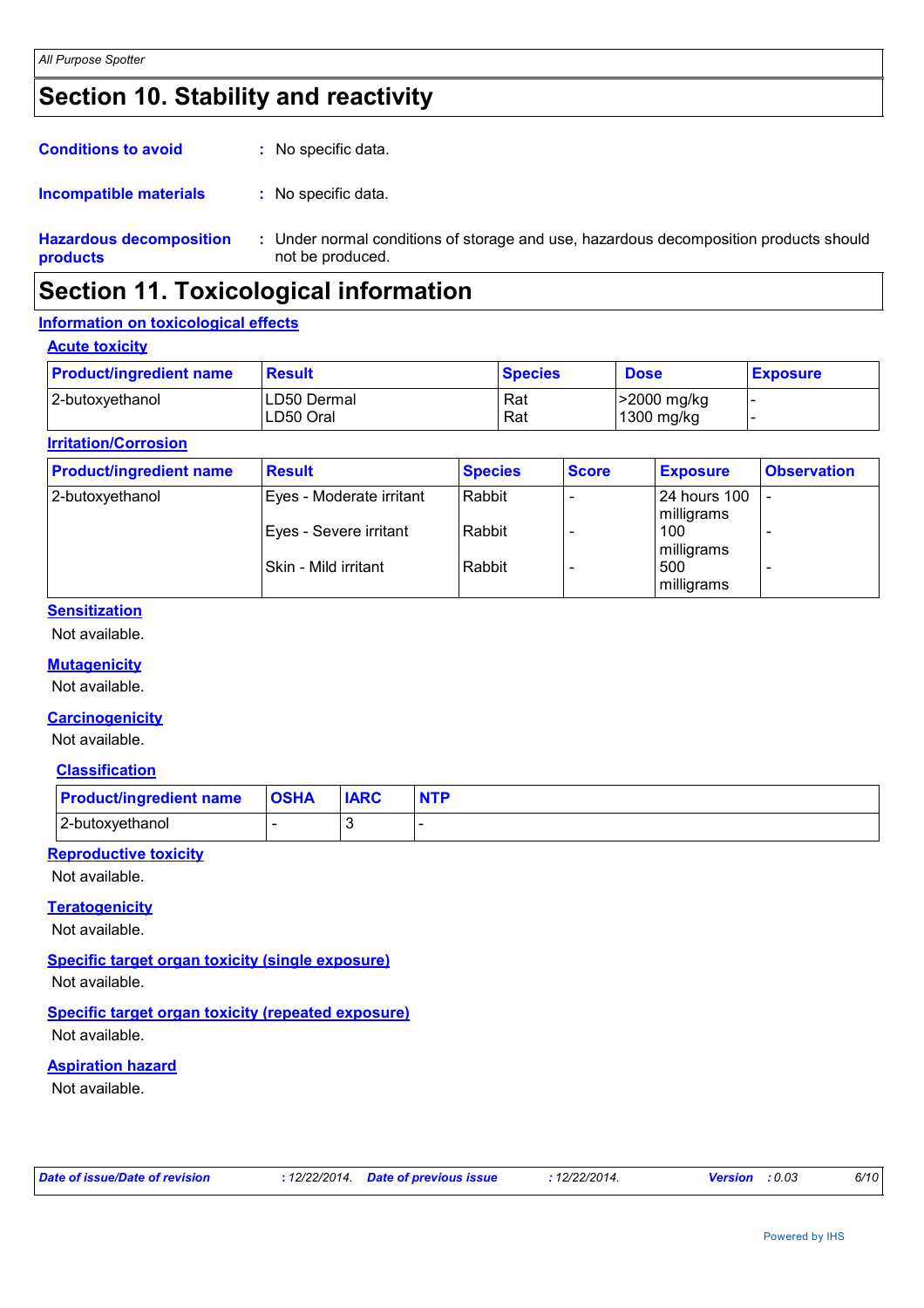# **Section 11. Toxicological information**

| <b>Information on the likely</b><br>routes of exposure |    | : Not available                                                                          |
|--------------------------------------------------------|----|------------------------------------------------------------------------------------------|
| <b>Potential acute health effects</b>                  |    |                                                                                          |
| <b>Eye contact</b>                                     |    | : No known significant effects or critical hazards.                                      |
| <b>Inhalation</b>                                      |    | No known significant effects or critical hazards.                                        |
| <b>Skin contact</b>                                    |    | No known significant effects or critical hazards.                                        |
| <b>Ingestion</b>                                       |    | : No known significant effects or critical hazards.                                      |
|                                                        |    | <b>Symptoms related to the physical, chemical and toxicological characteristics</b>      |
| <b>Eye contact</b>                                     |    | : No specific data.                                                                      |
| <b>Inhalation</b>                                      |    | No specific data.                                                                        |
| <b>Skin contact</b>                                    |    | : No specific data.                                                                      |
| <b>Ingestion</b>                                       |    | : No specific data.                                                                      |
|                                                        |    | Delayed and immediate effects and also chronic effects from short and long term exposure |
| <b>Short term exposure</b>                             |    |                                                                                          |
| <b>Potential immediate</b><br>effects                  |    | : Not available                                                                          |
| <b>Potential delayed effects</b>                       |    | : Not available                                                                          |
| <b>Long term exposure</b>                              |    |                                                                                          |
| <b>Potential immediate</b><br>effects                  |    | : Not available                                                                          |
| <b>Potential delayed effects</b>                       |    | : Not available                                                                          |
| <b>Potential chronic health effects</b>                |    |                                                                                          |
| Not available.                                         |    |                                                                                          |
| General                                                |    | : No known significant effects or critical hazards.                                      |
| <b>Carcinogenicity</b>                                 | t. | No known significant effects or critical hazards.                                        |
| <b>Mutagenicity</b>                                    |    | No known significant effects or critical hazards.                                        |
| <b>Teratogenicity</b>                                  |    | No known significant effects or critical hazards.                                        |
| <b>Developmental effects</b>                           |    | No known significant effects or critical hazards.                                        |
| <b>Fertility effects</b>                               |    | : No known significant effects or critical hazards.                                      |
|                                                        |    |                                                                                          |

#### **Numerical measures of toxicity Acute toxicity estimates**

| <b>Route</b> | <b>ATE value</b> |
|--------------|------------------|
| <b>Oral</b>  | 17333.3 mg/kg    |

| Date of issue/Date of revision | : 12/22/2014 <b>Date of previous issue</b> | <sup>1</sup> 2/22/2014. | <b>Version</b> : 0.03 | 7/10 |
|--------------------------------|--------------------------------------------|-------------------------|-----------------------|------|
|--------------------------------|--------------------------------------------|-------------------------|-----------------------|------|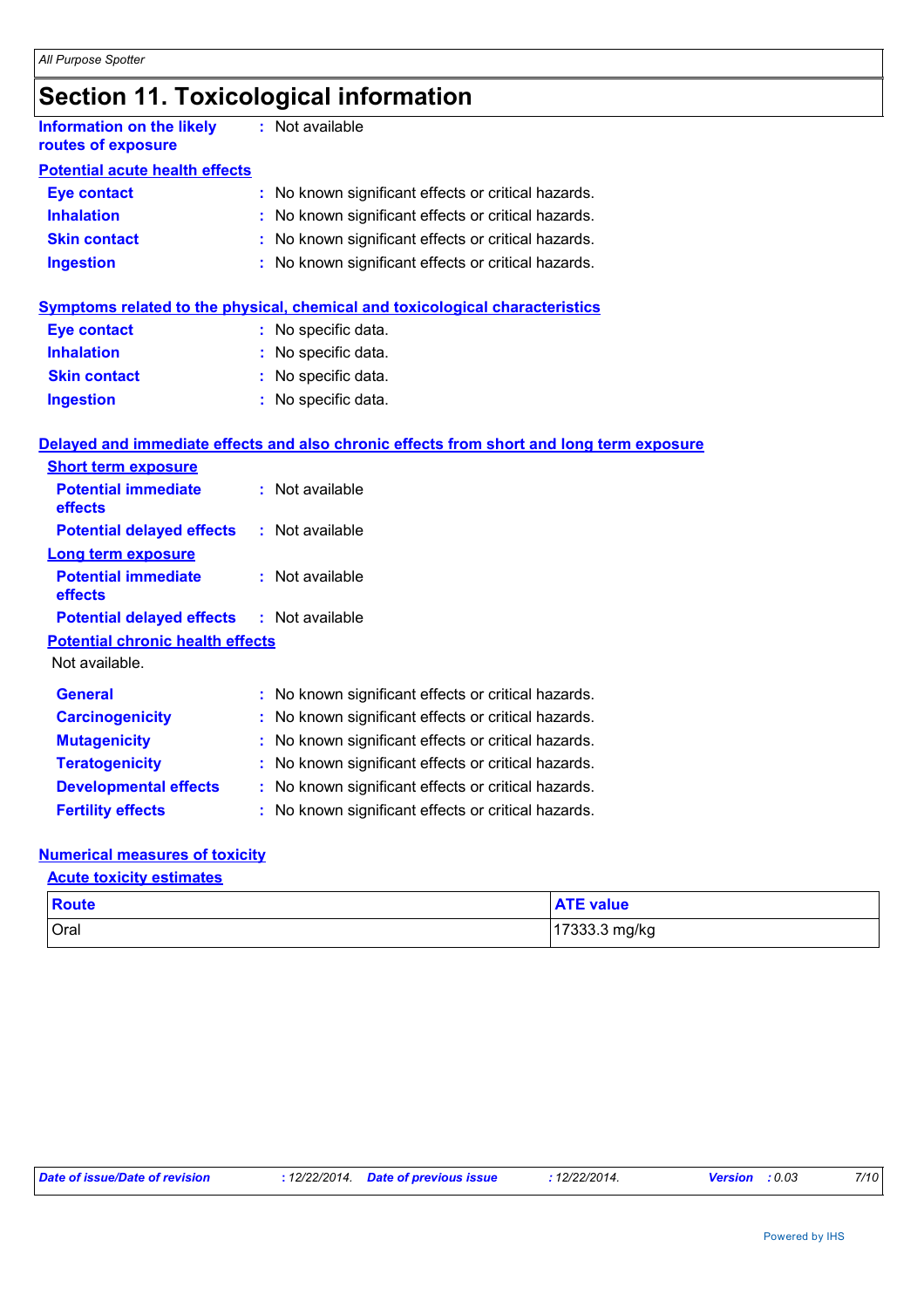## **Section 12. Ecological information**

#### **Toxicity**

| <b>Product/ingredient name</b> | <b>Result</b>                        | <b>Species</b>                | <b>Exposure</b> |
|--------------------------------|--------------------------------------|-------------------------------|-----------------|
| 2-butoxyethanol                | Acute EC50 1000 mg/l Fresh water     | Daphnia - Daphnia magna       | 148 hours       |
|                                | Acute LC50 800000 µg/l Marine water  | Crustaceans - Crangon crangon | 48 hours        |
|                                | Acute LC50 1250000 µg/l Marine water | Fish - Menidia beryllina      | 96 hours        |

## **Persistence and degradability**

Not available.

## **Bioaccumulative potential**

| <b>Product/ingredient name</b> | $\mathsf{LogP}_\mathsf{ow}$ | $\rho$ | <b>Potential</b> |
|--------------------------------|-----------------------------|--------|------------------|
| 2-butoxyethanol                | 0.81                        |        | low              |

## **Mobility in soil**

| <i></i>                     |                 |
|-----------------------------|-----------------|
| <b>Soil/water partition</b> | : Not available |
| <b>coefficient (Koc)</b>    |                 |

## **Other adverse effects** : No known significant effects or critical hazards.

## **Section 13. Disposal considerations**

The generation of waste should be avoided or minimized wherever possible. Disposal of this product, solutions and any by-products should at all times comply with the requirements of environmental protection and waste disposal legislation and any regional local authority requirements. Dispose of surplus and non-recyclable products via a licensed waste disposal contractor. Waste should not be disposed of untreated to the sewer unless fully compliant with the requirements of all authorities with jurisdiction. Waste packaging should be recycled. Incineration or landfill should only be considered when recycling is not feasible. This material and its container must be disposed of in a safe way. Empty containers or liners may retain some product residues. Avoid dispersal of spilled material and runoff and contact with soil, waterways, drains and sewers. **Disposal methods :**

## **Section 14. Transport information**

|                                        | <b>DOT Classification</b> | <b>IMDG</b>                                    | <b>IATA</b>                      |
|----------------------------------------|---------------------------|------------------------------------------------|----------------------------------|
| <b>UN number</b>                       | Not regulated             | Not regulated                                  | Not regulated                    |
| <b>UN proper shipping</b><br>name      | $\overline{\phantom{a}}$  |                                                | $\overline{\phantom{0}}$         |
| <b>Transport hazard</b><br>class(es)   | $\overline{\phantom{a}}$  | $\overline{\phantom{0}}$                       | $\qquad \qquad \blacksquare$     |
| <b>Packing group</b>                   | $\overline{\phantom{a}}$  | $\overline{\phantom{a}}$                       | $\qquad \qquad \blacksquare$     |
| <b>Environmental</b><br><b>hazards</b> | No.                       | No.                                            | No.                              |
| <b>Additional</b><br>information       |                           |                                                |                                  |
| <b>Date of issue/Date of revision</b>  | : 12/22/2014.             | <b>Date of previous issue</b><br>: 12/22/2014. | 8/10<br><b>Version</b><br>: 0.03 |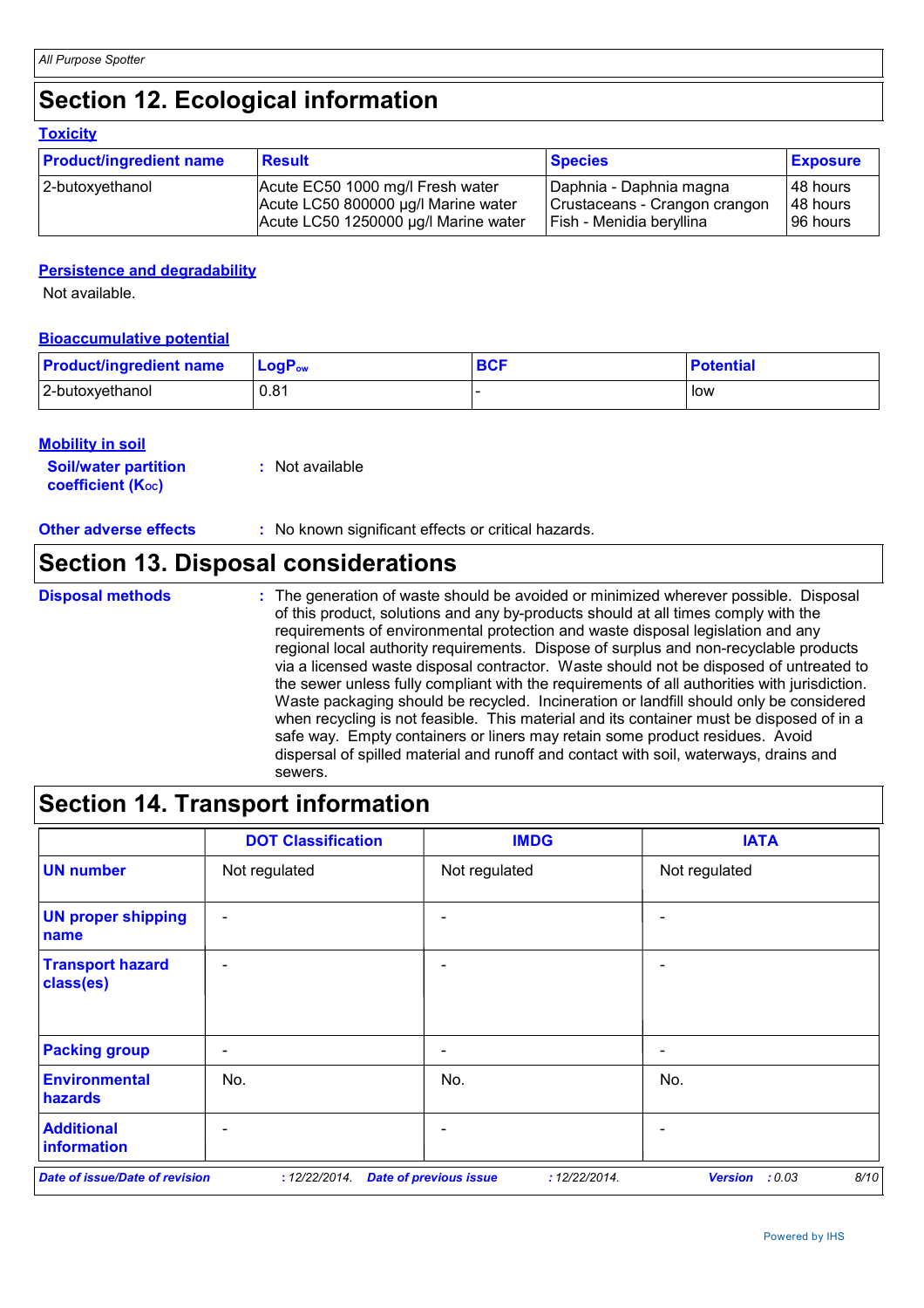## **Section 14. Transport information**

|                                                     | Special precautions for user : Transport within user's premises: always transport in closed containers that are<br>upright and secure. Ensure that persons transporting the product know what to do in the<br>event of an accident or spillage. |  |
|-----------------------------------------------------|-------------------------------------------------------------------------------------------------------------------------------------------------------------------------------------------------------------------------------------------------|--|
| <b>Transport in bulk according : Not available.</b> |                                                                                                                                                                                                                                                 |  |

## **Section 15. Regulatory information**

**U.S. Federal regulations : United States inventory (TSCA 8b)**: All components are listed or exempted.

| <b>Clean Air Act Section 112</b> : Not listed |  |
|-----------------------------------------------|--|
| (b) Hazardous Air                             |  |
| <b>Pollutants (HAPS)</b>                      |  |

## **SARA 311/312**

**to Annex II of MARPOL 73/78 and the IBC Code**

**Classification :** Not applicable

#### **Composition/information on ingredients**

| <b>Name</b>     | $\frac{9}{6}$ | <b>Fire</b> | <b>Sudden</b><br><b>hazard</b> release of<br><b>pressure</b> | <b>Reactive</b> | <b>Immediate</b><br>(acute)<br>health<br>hazard | <b>Delayed</b><br>(chronic)<br>health<br>hazard |
|-----------------|---------------|-------------|--------------------------------------------------------------|-----------------|-------------------------------------------------|-------------------------------------------------|
| 2-butoxyethanol | $5 - 10$      | Yes.        | No.                                                          | No.             | Yes.                                            | No.                                             |

### **SARA 313**

|                                           | <b>Product name</b> | <b>CAS number</b> | $\frac{9}{6}$ |
|-------------------------------------------|---------------------|-------------------|---------------|
| <b>Form R - Reporting</b><br>requirements | 2-butoxyethanol     | $111-76-2$        | 7.5           |

SARA 313 notifications must not be detached from the SDS and any copying and redistribution of the SDS shall include copying and redistribution of the notice attached to copies of the SDS subsequently redistributed.

### **State regulations**

**International regulations**

**Canada inventory :** All components are listed or exempted.

## **Section 16. Other information**

**Hazardous Material Information System (U.S.A.)**



**Caution: HMIS® ratings are based on a 0-4 rating scale, with 0 representing minimal hazards or risks, and 4 representing significant hazards or risks Although HMIS® ratings are not required on SDSs under 29 CFR 1910. 1200, the preparer may choose to provide them. HMIS® ratings are to be used with a fully implemented HMIS® program. HMIS® is a registered mark of the National Paint & Coatings Association (NPCA). HMIS® materials may be purchased exclusively from J. J. Keller (800) 327-6868.**

**The customer is responsible for determining the PPE code for this material.**

### **National Fire Protection Association (U.S.A.)**

| Date of issue/Date of revision<br>: 12/22/2014  Date of previous issue<br>12/22/2014.<br><b>Version</b> : 0.03 |  |  |  |  | 9/10 |
|----------------------------------------------------------------------------------------------------------------|--|--|--|--|------|
|----------------------------------------------------------------------------------------------------------------|--|--|--|--|------|